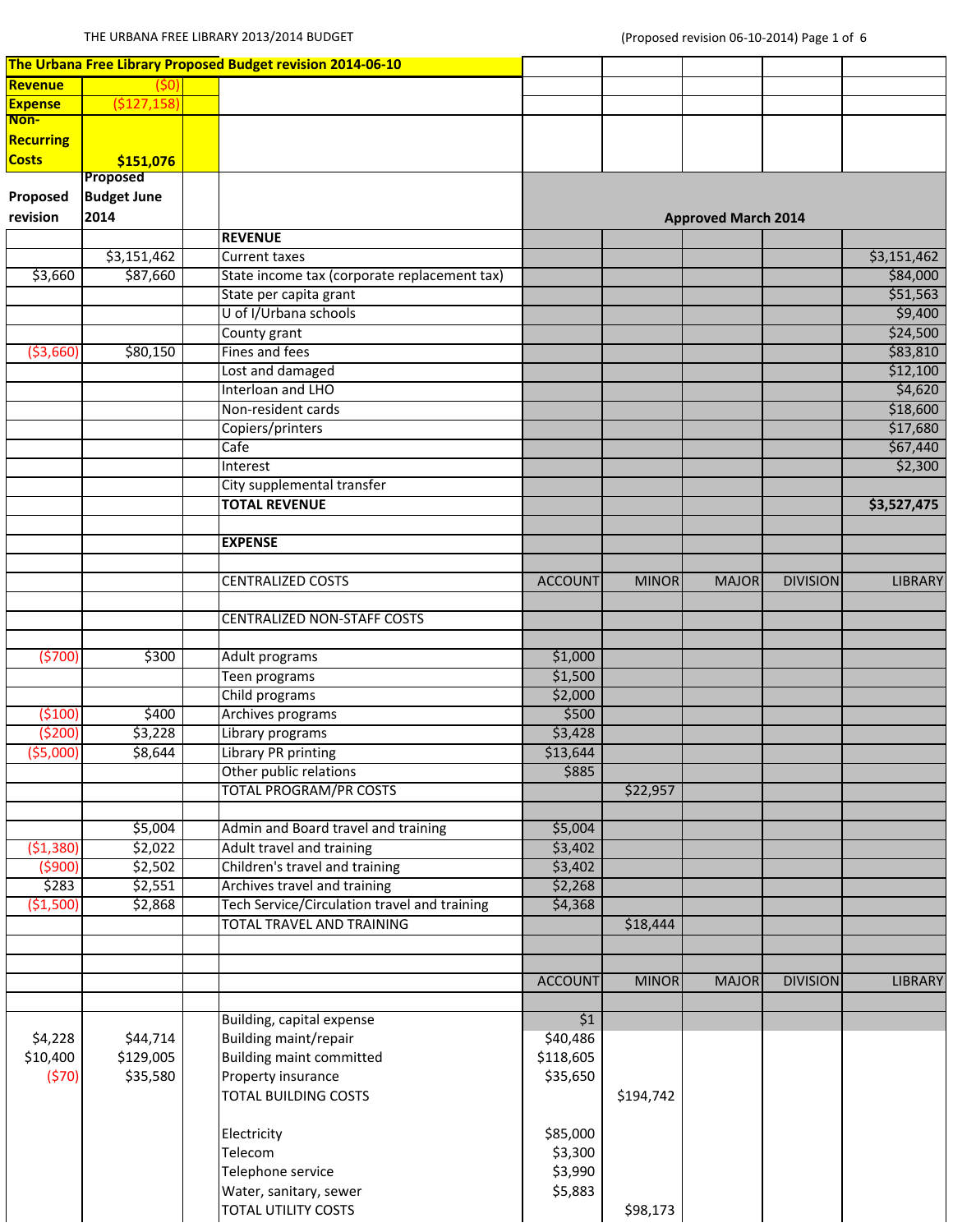г

|             |          | <b>Accounting services</b>           | \$12,748         |              |              |                 |                |
|-------------|----------|--------------------------------------|------------------|--------------|--------------|-----------------|----------------|
| (\$10,000]  | \$21,093 | Copier/printer - rent/supplies       | \$31,093         |              |              |                 |                |
|             |          | Credit card fees                     | \$3,675          |              |              |                 |                |
|             |          | Job ads/temp costs                   | \$1,200          |              |              |                 |                |
|             |          | Online host/directory list           | \$8,505          |              |              |                 |                |
| (52,600)    | \$5,056  | Parking                              | \$7,656          |              |              |                 |                |
|             |          | Postage/notices                      | \$5,622          |              |              |                 |                |
|             |          | <b>Printing forms</b>                | \$1,102          |              |              |                 |                |
|             |          | Vehicle/mileage                      | \$1,200          |              |              |                 |                |
|             |          | <b>TOTAL CONTRACTUAL COSTS</b>       |                  | \$72,801     |              |                 |                |
|             |          |                                      |                  |              |              |                 |                |
| (54, 309)   | \$19,217 | <b>Bibliographic utility</b>         | \$23,526         |              |              |                 |                |
| ( \$2,000)  | \$4,336  | Bindery                              | \$6,336          |              |              |                 |                |
| ( \$1,000)  | \$309    | Interlibrary loan                    | \$1,309          |              |              |                 |                |
|             |          | Lost materials                       | \$7,628          |              |              |                 |                |
|             |          | TOTAL MATERIALS HANDLING COSTS       |                  | \$38,799     |              |                 |                |
|             |          |                                      |                  |              |              |                 |                |
|             |          | Materials processing supplies        | \$43,326         |              |              |                 |                |
|             |          | Office supplies                      | \$13,052         |              |              |                 |                |
|             |          | <b>TOTAL SUPPLY COSTS</b>            |                  | \$56,378     |              |                 |                |
|             |          |                                      |                  |              |              |                 |                |
|             |          | Equipment purchase                   | \$6,344          |              |              |                 |                |
|             |          | Equipment maint/repair               | \$3,158          |              |              |                 |                |
|             |          | Equipment maint contract             | \$22,457         |              |              |                 |                |
| ( \$15,000) | \$18,929 | Electronic equipment purchase        | \$33,929         |              |              |                 |                |
|             |          | Electronic equipment capital expense | $\overline{\$1}$ |              |              |                 |                |
| \$11,168    | 552,462  | <b>Automation contracts</b>          | \$41,294         |              |              |                 |                |
|             |          | <b>TOTAL EQUIPMENT COSTS</b>         |                  | \$107,183    |              |                 |                |
|             |          |                                      |                  |              |              |                 |                |
|             |          | TOTAL CENTRALIZED NON-STAFF COSTS    |                  |              | \$609,477    |                 |                |
|             |          |                                      |                  |              |              |                 |                |
|             |          |                                      |                  |              |              |                 |                |
|             |          |                                      | <b>ACCOUNT</b>   | <b>MINOR</b> | <b>MAJOR</b> | <b>DIVISION</b> | <b>LIBRARY</b> |
|             |          |                                      |                  |              |              |                 |                |
|             |          | <b>CENTRALZED STAFF COSTS</b>        |                  |              |              |                 |                |
|             |          |                                      |                  |              |              |                 |                |
|             |          | PEHSP annual cost                    | \$13,630         |              |              |                 |                |
|             |          | Health/life insurance                | \$246,670        |              |              |                 |                |
|             |          | Unemployment/workers comp            | \$17,370         |              |              |                 |                |
|             |          | TOTAL EMPLOYEE INSURANCE             |                  | \$277,670    |              |                 |                |
|             |          |                                      |                  |              |              |                 |                |
|             |          | <b>TOTAL CENTRALIZED STAFF COSTS</b> |                  |              | \$277,670    |                 |                |
|             |          |                                      |                  |              |              |                 |                |
|             |          |                                      |                  |              |              |                 |                |
|             |          | TOTAL CENTRALIZED COSTS              |                  |              |              | \$887,147       |                |
|             |          |                                      |                  |              |              |                 |                |
|             |          |                                      |                  |              |              |                 |                |
|             |          | <b>ADMINISTRATION DIVISION</b>       | <b>ACCOUNT</b>   | <b>MINOR</b> | <b>MAJOR</b> | <b>DIVISION</b> | <b>LIBRARY</b> |
|             |          |                                      |                  |              |              |                 |                |
|             |          | <b>ADMINISTRATION WAGES</b>          |                  |              |              |                 |                |
|             |          |                                      |                  |              |              |                 |                |
|             |          |                                      |                  |              |              |                 |                |
|             |          | Exec Director, sal ft (PG-54)        | \$128,968        |              |              |                 |                |
|             |          | Assoc Director, sal ft (PG-47)       | \$82,104         |              |              |                 |                |
| (\$13,704)  | \$41,107 | IT Manager, sal ft (PG-39)           | \$54,811         |              |              |                 |                |
|             |          | Office Manager, sal ft (PG-30)       | \$49,672         |              |              |                 |                |
|             |          | Graphic Arts, sal pt (PG-30 & PG-23) | \$58,117         |              |              |                 |                |
|             |          | <b>TOTAL SALARY</b>                  |                  | \$373,672    |              |                 |                |
|             |          |                                      |                  |              |              |                 |                |
| ( \$1,000)  | \$9,000  | Information technology, hr           | \$10,000         |              |              |                 |                |
| ( \$3,482)  | \$9      | Administration, hr                   | \$3,491          |              |              |                 |                |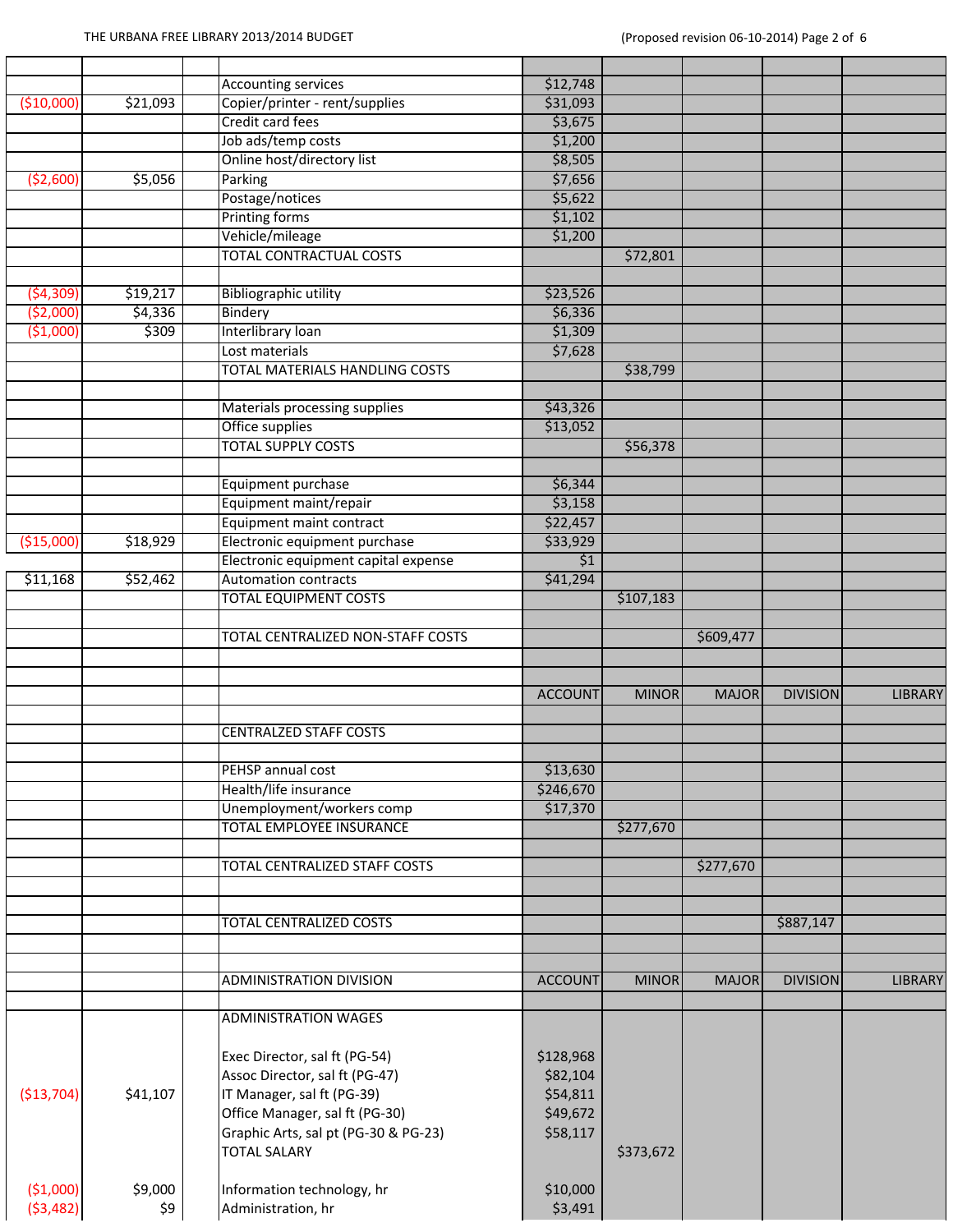|             |            | Graphic arts, hr                                         | \$0                  |              |              |                 |                |
|-------------|------------|----------------------------------------------------------|----------------------|--------------|--------------|-----------------|----------------|
|             |            | <b>TOTAL HOURLY</b>                                      |                      | \$13,491     |              |                 |                |
|             |            |                                                          |                      |              |              |                 |                |
|             |            | <b>TOTAL ADMINISTRATION WAGES</b>                        |                      |              | \$387,163    |                 |                |
|             |            |                                                          |                      |              |              |                 |                |
|             |            |                                                          |                      |              |              |                 |                |
|             |            | <b>TOTAL ADMIN DIVISION</b>                              |                      |              |              | \$387,163       |                |
|             |            |                                                          |                      |              |              |                 |                |
|             |            |                                                          |                      |              |              |                 |                |
|             |            | ADULT DIVISION                                           | <b>ACCOUNT</b>       | <b>MINOR</b> | <b>MAJOR</b> | <b>DIVISION</b> | LIBRARY        |
|             |            |                                                          |                      |              |              |                 |                |
|             |            | <b>ADULT PATRON RESOURCES</b>                            |                      |              |              |                 |                |
| \$268       | \$20,571   | Database charges                                         | \$20,303             |              |              |                 |                |
| \$1,000     | \$33,300   | Downloadables (\$10,000 from Friends fund)               | \$32,300             |              |              |                 |                |
|             |            | <b>TOTAL ELECTRONIC ACCESS</b>                           |                      | \$52,603     |              |                 |                |
|             |            |                                                          |                      |              |              |                 |                |
| \$2,630     | \$118,356  | <b>Books</b>                                             | \$115,726            |              |              |                 |                |
|             |            | <b>Standing orders</b>                                   | \$10,723             |              |              |                 |                |
|             |            | Periodicals                                              | \$27,081             |              |              |                 |                |
| \$1,000     | \$13,008   | <b>Audiobooks</b>                                        | \$12,008             |              |              |                 |                |
|             |            | Compact discs                                            | \$19,543             |              |              |                 |                |
|             |            | <b>Educational DVDs</b>                                  | \$9,212              |              |              |                 |                |
|             |            | <b>Entertainment DVDs</b>                                | \$33,897             |              |              |                 |                |
|             |            | <b>TOTAL MATERIALS</b>                                   |                      | \$228,190    |              |                 |                |
|             |            |                                                          |                      |              |              |                 |                |
|             |            | <b>TOTAL ADULT PATRON RESOURCES</b>                      |                      |              | \$280,793    |                 |                |
|             |            |                                                          |                      |              |              |                 |                |
|             |            |                                                          |                      |              |              |                 |                |
|             |            | <b>ADULT WAGES</b>                                       |                      |              |              |                 |                |
|             |            |                                                          |                      |              |              |                 |                |
| ( \$36,000] | \$7,827    | Adult Serv Dir, sal ft (PG-42)                           | \$43,827             |              |              |                 |                |
|             |            | Librarian, sal ft (PG-36)                                | \$215,138            |              |              |                 |                |
|             |            | Librarian, sal pt (PG-36)                                | \$30,412             |              |              |                 |                |
|             |            | <b>TOTAL SALARY</b>                                      |                      | \$289,377    |              |                 |                |
|             |            |                                                          |                      |              |              |                 |                |
| ( \$1,400)  | ( \$1,400) | Librarian, hr sch (PG-36H)                               | \$39,606             |              |              |                 |                |
| \$1,400     | \$22,441   | Librarian, hr rpl (PG-36H)<br>Librarian, hr spj (PG-36H) | \$21,041<br>\$14,299 |              |              |                 |                |
|             |            | <b>TOTAL HOURLY</b>                                      |                      | \$74,946     |              |                 |                |
|             |            |                                                          |                      |              |              |                 |                |
|             |            | <b>TOTAL ADULT WAGES</b>                                 |                      |              | \$364,323    |                 |                |
|             |            |                                                          |                      |              |              |                 |                |
|             |            |                                                          |                      |              |              |                 |                |
|             |            | <b>TOTAL ADULT DIVISION</b>                              |                      |              |              | \$645,116       |                |
|             |            |                                                          |                      |              |              |                 |                |
|             |            |                                                          |                      |              |              |                 |                |
|             |            | <b>CHILDRENS DIVISION</b>                                | <b>ACCOUNT</b>       | <b>MINOR</b> | <b>MAJOR</b> | <b>DIVISION</b> | <b>LIBRARY</b> |
|             |            |                                                          |                      |              |              |                 |                |
|             |            | <b>CHILDRENS PATRON RESOURCES</b>                        |                      |              |              |                 |                |
|             |            |                                                          |                      |              |              |                 |                |
|             |            | Database charges                                         | \$2,715              |              |              |                 |                |
|             |            | <b>TOTAL ELECTRONIC ACCESS</b>                           |                      | \$2,715      |              |                 |                |
|             |            |                                                          |                      |              |              |                 |                |
| \$1,516     | \$55,188   | <b>Books</b>                                             | \$53,672             |              |              |                 |                |
|             |            | Periodicals                                              | \$1,118              |              |              |                 |                |
| \$1,515     | \$6,324    | Audiobooks and compact discs                             | \$4,809              |              |              |                 |                |
| \$1,600     | \$16,718   | <b>DVDs</b>                                              | \$15,118             |              |              |                 |                |
|             |            | <b>CD-ROM</b> circulating                                | \$0                  |              |              |                 |                |
|             |            | <b>Toys</b>                                              | \$642                |              |              |                 |                |
|             |            |                                                          |                      |              |              |                 |                |
|             |            | <b>TOTAL MATERIALS</b>                                   |                      | \$75,359     |              |                 |                |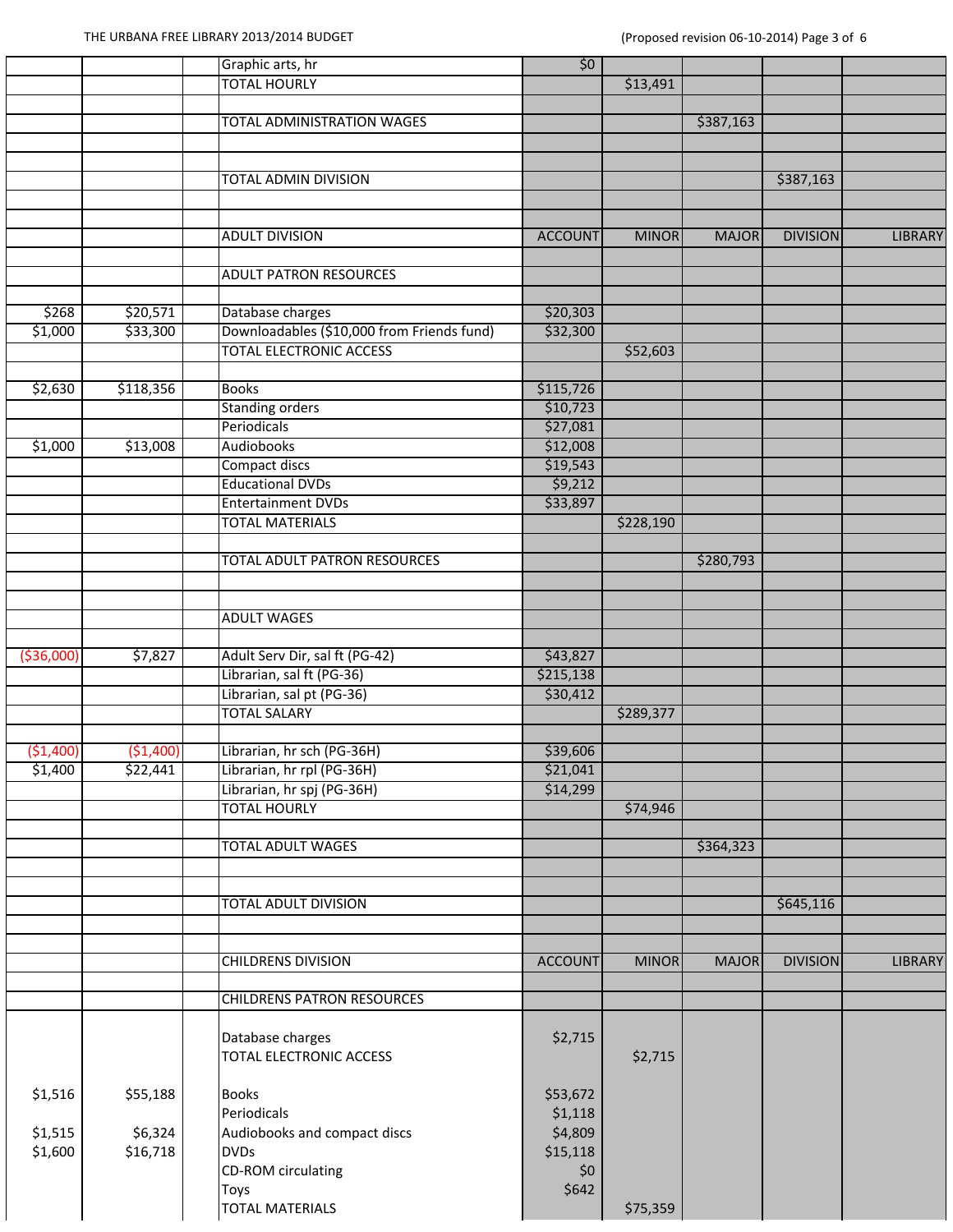|             |          | TOTAL CHILDRENS PATRON RESOURCES |                |              | \$78,074     |                 |                |
|-------------|----------|----------------------------------|----------------|--------------|--------------|-----------------|----------------|
|             |          |                                  |                |              |              |                 |                |
|             |          |                                  |                |              |              |                 |                |
|             |          | <b>CHILDRENS WAGES</b>           |                |              |              |                 |                |
|             |          |                                  |                |              |              |                 |                |
|             |          | Child Serv Dir, sal ft (PG-42)   | \$68,101       |              |              |                 |                |
|             |          | Librarian, sal ft (PG-36)        | \$118,616      |              |              |                 |                |
|             |          | Librarian, sal pt (PG-36)        | \$98,839       |              |              |                 |                |
|             |          | <b>TOTAL SALARY</b>              |                | \$285,556    |              |                 |                |
|             |          |                                  |                |              |              |                 |                |
|             |          | Librarian, hr sch (PG-36H)       | \$14,983       |              |              |                 |                |
|             |          | Librarian, hr rpl (PG-36H)       | \$24,774       |              |              |                 |                |
|             |          | Librarian, hr spj (PG-36H)       | \$11,396       |              |              |                 |                |
|             |          | <b>TOTAL HOURLY</b>              |                | \$51,153     |              |                 |                |
|             |          |                                  |                |              |              |                 |                |
|             |          | <b>TOTAL CHILDRENS WAGES</b>     |                |              | \$336,709    |                 |                |
|             |          |                                  |                |              |              |                 |                |
|             |          |                                  |                |              |              |                 |                |
|             |          | TOTAL CHILDRENS DIVISION         |                |              |              | \$414,783       |                |
|             |          |                                  |                |              |              |                 |                |
|             |          |                                  |                |              |              |                 |                |
|             |          | <b>ARCHIVES DIVISION</b>         | <b>ACCOUNT</b> | <b>MINOR</b> | <b>MAJOR</b> | <b>DIVISION</b> | <b>LIBRARY</b> |
|             |          |                                  |                |              |              |                 |                |
|             |          | <b>ARCHIVES PATRON RESOURCES</b> |                |              |              |                 |                |
|             |          |                                  |                |              |              |                 |                |
|             |          | Database charges                 | \$14,501       |              |              |                 |                |
|             |          | <b>TOTAL ELECTRONIC ACCESS</b>   |                | \$14,501     |              |                 |                |
|             |          |                                  |                |              |              |                 |                |
|             |          | Local history books              | \$2,741        |              |              |                 |                |
|             |          | Local history periodicals        | \$615          |              |              |                 |                |
|             |          | Local history microform          | \$3,619        |              |              |                 |                |
|             |          | <b>Genealogy books</b>           | \$1,656        |              |              |                 |                |
|             |          | Genealogy periodicals            | \$1,978        |              |              |                 |                |
|             |          | Genealogy microform              | \$26           |              |              |                 |                |
|             |          | <b>TOTAL MATERIALS</b>           |                | \$10,635     |              |                 |                |
|             |          |                                  |                |              |              |                 |                |
|             |          | TOTAL ARCHIVES PATRON RESOURCES  |                |              | \$25,136     |                 |                |
|             |          |                                  |                |              |              |                 |                |
|             |          |                                  |                |              |              |                 |                |
|             |          | <b>ARCHIVES WAGES</b>            |                |              |              |                 |                |
|             |          |                                  |                |              |              |                 |                |
|             |          | Archives Dir, sal ft (PG-42)     | \$70,827       |              |              |                 |                |
| ( \$56,000] | \$16,335 | Librarian, sal ft (PG-36)        | \$72,335       |              |              |                 |                |
|             |          | Archives Asst, sal pt (PG-25)    | \$21,127       |              |              |                 |                |
|             |          | <b>TOTAL SALARY</b>              |                | \$164,289    |              |                 |                |
|             |          |                                  |                |              |              |                 |                |
| \$3,000     | \$56,904 | Archives Asst, hr sch (PG-24H)   | \$53,904       |              |              |                 |                |
| (54,000)    | \$276    | Archives Asst, hr rpl (PG-24H)   | \$4,276        |              |              |                 |                |
| ( \$3,000)  | \$3,461  | Archives Clerk, hr sea (PG-19H)  | \$6,461        |              |              |                 |                |
|             |          | Archives Asst, hr spj (PG-25H)   | \$3,382        |              |              |                 |                |
|             |          | <b>TOTAL HOURLY</b>              |                | \$68,023     |              |                 |                |
|             |          |                                  |                |              |              |                 |                |
|             |          | <b>TOTAL ARCHIVES WAGES</b>      |                |              | \$232,312    |                 |                |
|             |          |                                  |                |              |              |                 |                |
|             |          |                                  |                |              |              |                 |                |
|             |          | <b>TOTAL ARCHIVES DIVISION</b>   |                |              |              | \$232,312       |                |
|             |          |                                  |                |              |              |                 |                |
|             |          |                                  |                |              |              |                 |                |
|             |          | <b>CAFE DIVISION</b>             | <b>ACCOUNT</b> | <b>MINOR</b> | <b>MAJOR</b> | <b>DIVISION</b> | <b>LIBRARY</b> |
|             |          |                                  |                |              |              |                 |                |
|             |          |                                  |                |              |              |                 |                |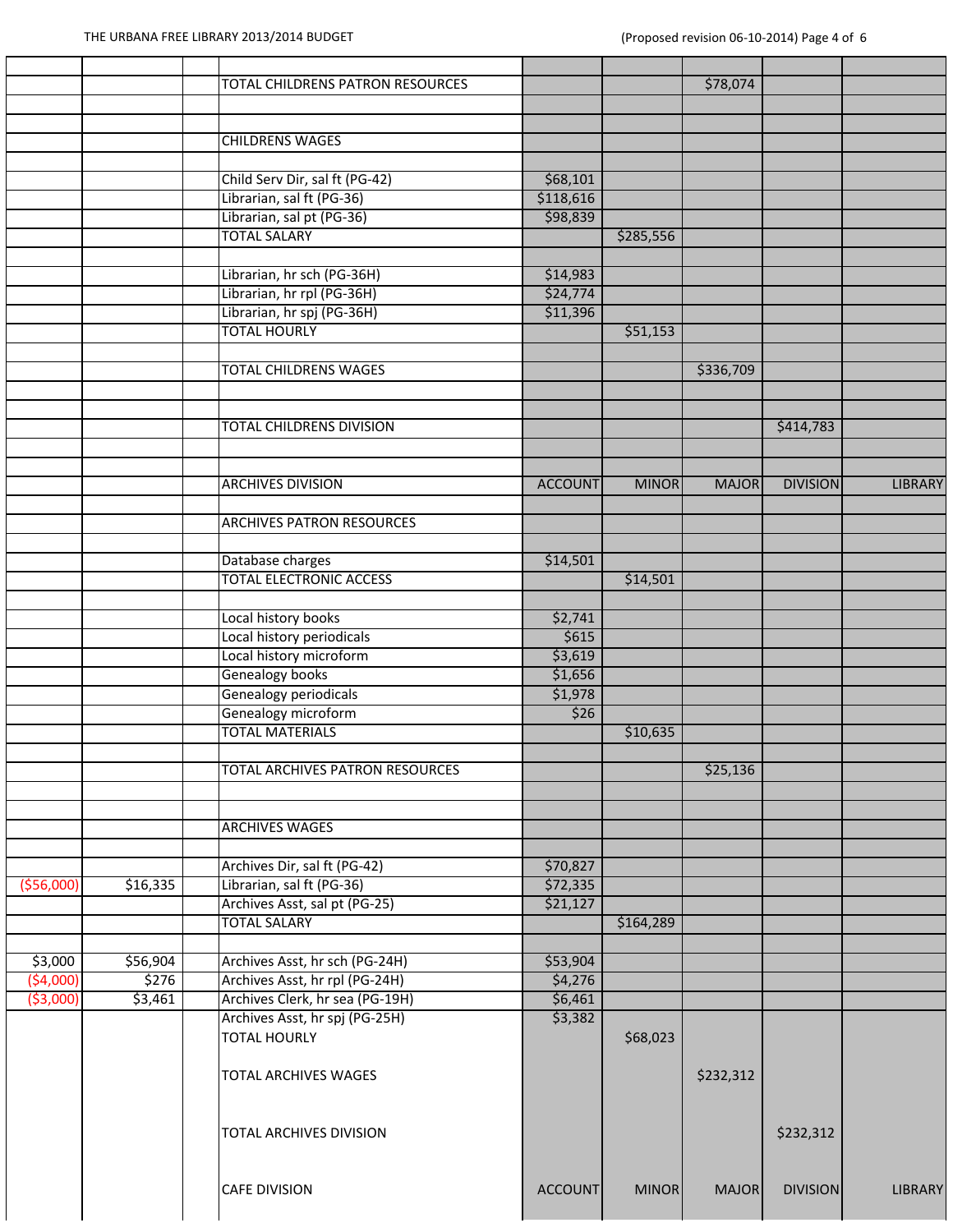|           |          | <b>CAFE NON-STAFF COSTS</b>                                    |                      |              |              |                 |                |
|-----------|----------|----------------------------------------------------------------|----------------------|--------------|--------------|-----------------|----------------|
|           |          |                                                                |                      |              |              |                 |                |
| (56,000)  | \$26,800 | Cafe food purchases                                            | \$32,800             |              |              |                 |                |
|           |          | Cafe misc costs<br>TOTAL MISCELLANEOUS COSTS                   | \$1,800              |              |              |                 |                |
|           |          |                                                                |                      | \$34,600     |              |                 |                |
|           |          | TOTAL CAFE NON-STAFF COSTS                                     |                      |              | \$34,600     |                 |                |
|           |          |                                                                |                      |              |              |                 |                |
|           |          |                                                                |                      |              |              |                 |                |
|           |          | <b>CAFE WAGES</b>                                              |                      |              |              |                 |                |
|           |          |                                                                |                      |              |              |                 |                |
|           |          | Lead Barista, sal pt (PG-14)                                   | \$0                  |              |              |                 |                |
|           |          | <b>TOTAL SALARY</b>                                            |                      | \$0          |              |                 |                |
|           |          |                                                                |                      |              |              |                 |                |
| (53, 261) | \$35,240 | Barista, hr sch (PG-19Hh)                                      | \$38,501             |              |              |                 |                |
|           |          | Barista, hr rpl (PG-19Hh)                                      | \$0                  |              |              |                 |                |
|           |          | <b>TOTAL HOURLY</b>                                            |                      | \$38,501     |              |                 |                |
|           |          |                                                                |                      |              |              |                 |                |
|           |          | <b>TOTAL CAFE WAGES</b>                                        |                      |              | \$38,501     |                 |                |
|           |          |                                                                |                      |              |              |                 |                |
|           |          | <b>TOTAL CAFE DIVISION</b>                                     |                      |              |              | \$73,101        |                |
|           |          |                                                                |                      |              |              |                 |                |
|           |          |                                                                |                      |              |              |                 |                |
|           |          | <b>ACQUISITIONS DIVISION</b>                                   | <b>ACCOUNT</b>       | <b>MINOR</b> | <b>MAJOR</b> | <b>DIVISION</b> | <b>LIBRARY</b> |
|           |          |                                                                |                      |              |              |                 |                |
|           |          | <b>ACQUISITIONS WAGES</b>                                      |                      |              |              |                 |                |
|           |          |                                                                |                      |              |              |                 |                |
|           |          | Acq Manager, sal ft (PG-34)                                    | \$55,907             |              |              |                 |                |
|           |          | Acq Catalog Clerk, sal ft (PG-23)<br>Acq Clerk, sal pt (PG-19) | \$80,766<br>\$46,773 |              |              |                 |                |
|           |          | <b>TOTAL SALARY</b>                                            |                      | \$183,446    |              |                 |                |
|           |          |                                                                |                      |              |              |                 |                |
|           |          | Acq Clerk, hr sch (PG-19H)                                     | \$49,749             |              |              |                 |                |
|           |          | Acq Clerk, hr rpl (PG-19H)                                     | \$6,542              |              |              |                 |                |
|           |          | Acq Clerk, hr spj (PG-19H)                                     | \$6,660              |              |              |                 |                |
|           |          | <b>TOTAL HOURLY</b>                                            |                      | \$62,951     |              |                 |                |
|           |          |                                                                |                      |              |              |                 |                |
|           |          | <b>TOTAL ACQUISITIONS WAGES</b>                                |                      |              | \$246,397    |                 |                |
|           |          |                                                                |                      |              |              |                 |                |
|           |          |                                                                |                      |              |              |                 |                |
|           |          | <b>TOTAL ACQUISITIONS DIVISION</b>                             |                      |              |              | \$246,397       |                |
|           |          | <b>CIRCULATION DIVISION</b>                                    | <b>ACCOUNT</b>       | <b>MINOR</b> | <b>MAJOR</b> | <b>DIVISION</b> | <b>LIBRARY</b> |
|           |          |                                                                |                      |              |              |                 |                |
|           |          | <b>CIRCULATION WAGES</b>                                       |                      |              |              |                 |                |
|           |          |                                                                |                      |              |              |                 |                |
|           |          | Circ Serv Dir, sal ft (PG-42)                                  | \$68,101             |              |              |                 |                |
|           |          | Asst Circ Manager, sal ft (PG-30)                              | \$49,672             |              |              |                 |                |
|           |          | Circ Clerk, sal ft (PG-23)                                     | \$77,107             |              |              |                 |                |
|           |          | Circ Clerk, sal pt (PG-23)                                     | \$172,960            |              |              |                 |                |
|           |          | <b>TOTAL SALARY</b>                                            |                      | \$367,840    |              |                 |                |
|           |          |                                                                |                      |              |              |                 |                |
|           |          | Circ Clerk, hr sch (PG-23H)                                    | \$74,341             |              |              |                 |                |
|           |          | Circ Clerk, hr rpl (PG-23H)                                    | \$23,065             |              |              |                 |                |
|           |          | Circ Clerk, hr spj (PG-23H)                                    | \$5,788<br>\$127,190 |              |              |                 |                |
|           |          | Shelver, hr sch (PG-23Hh)<br>Shelver, hr spj (PG-23Hh)         | \$18,096             |              |              |                 |                |
|           |          | <b>TOTAL HOURLY</b>                                            |                      | \$248,480    |              |                 |                |
|           |          |                                                                |                      |              |              |                 |                |
|           |          | TOTAL CIRCULATION WAGES                                        |                      |              | \$616,320    |                 |                |
|           |          |                                                                |                      |              |              |                 |                |